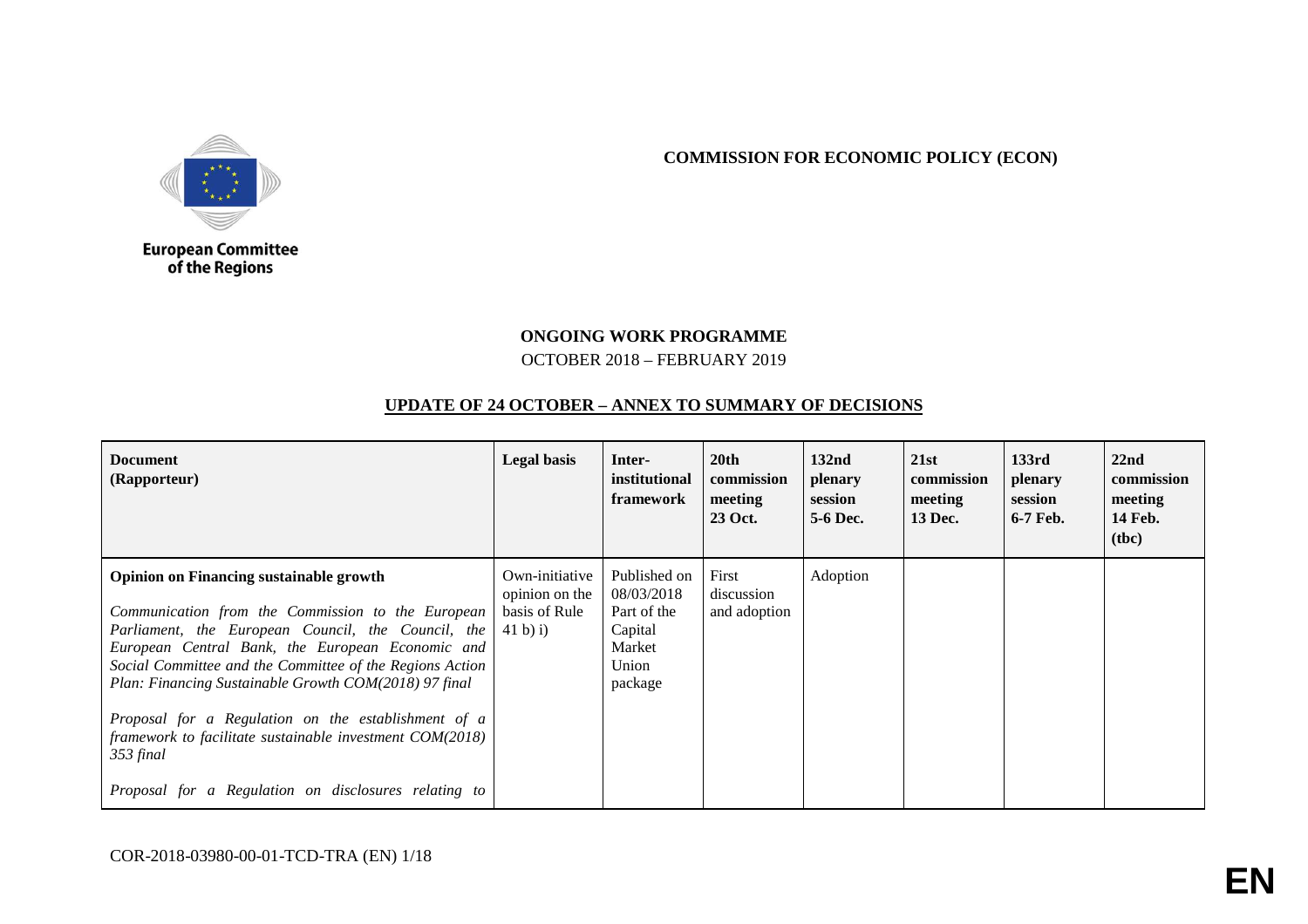| <b>Document</b><br>(Rapporteur)                                                                                                                                                                                                                                                                                                                                                                                                                                                                                                                                                                                                                                                                        | <b>Legal</b> basis                                                                                                | Inter-<br>institutional<br>framework | 20th<br>commission<br>meeting<br>23 Oct. | 132nd<br>plenary<br>session<br>5-6 Dec. | 21st<br>commission<br>meeting<br>13 Dec. | 133rd<br>plenary<br>session<br>6-7 Feb. | 22nd<br>commission<br>meeting<br>14 Feb.<br>(tbc) |
|--------------------------------------------------------------------------------------------------------------------------------------------------------------------------------------------------------------------------------------------------------------------------------------------------------------------------------------------------------------------------------------------------------------------------------------------------------------------------------------------------------------------------------------------------------------------------------------------------------------------------------------------------------------------------------------------------------|-------------------------------------------------------------------------------------------------------------------|--------------------------------------|------------------------------------------|-----------------------------------------|------------------------------------------|-----------------------------------------|---------------------------------------------------|
| sustainable investments and sustainability risks COM(2018)<br>354 final<br>Proposal for a Regulation on low carbon benchmarks and<br>positive carbon impact benchmarks COM(2018)355 final<br><b>Rapporteur: Tilo Gundlack (DE/PES)</b><br>COR-2018-02182-00-00-PA-TRA<br><b>ECON-VI/034</b>                                                                                                                                                                                                                                                                                                                                                                                                            |                                                                                                                   |                                      |                                          |                                         |                                          |                                         |                                                   |
| <b>Opinion on Taxation of the digital economy</b><br>Proposal for a Council Directive laying down rules relating<br>to the corporate taxation of a significant digital presence<br>COM(2018) 147 final<br>Proposal for a Council Directive on the common system of<br>a digital services tax on revenues resulting from the<br>provision of certain digital services COM(2018) 148 final<br>Communication from the Commission to the European<br>Parliament and the Council - Time to establish a modern,<br>fair and efficient taxation standard for the digital economy<br>COM(2018) 146 final<br><b>Rapporteur: Jean-Luc Vanraes (BE/ALDE)</b><br>COR-2018-02748-00-00-PA-TRA<br><b>ECON-VI/035</b> | Own-initiative<br>opinion on the<br>basis of<br>European<br>Commission<br>documents -<br>Rule 41 $\mathbf b$ ) i) | Published on<br>21/03/2018           | First<br>discussion<br>and adoption      | Adoption                                |                                          |                                         |                                                   |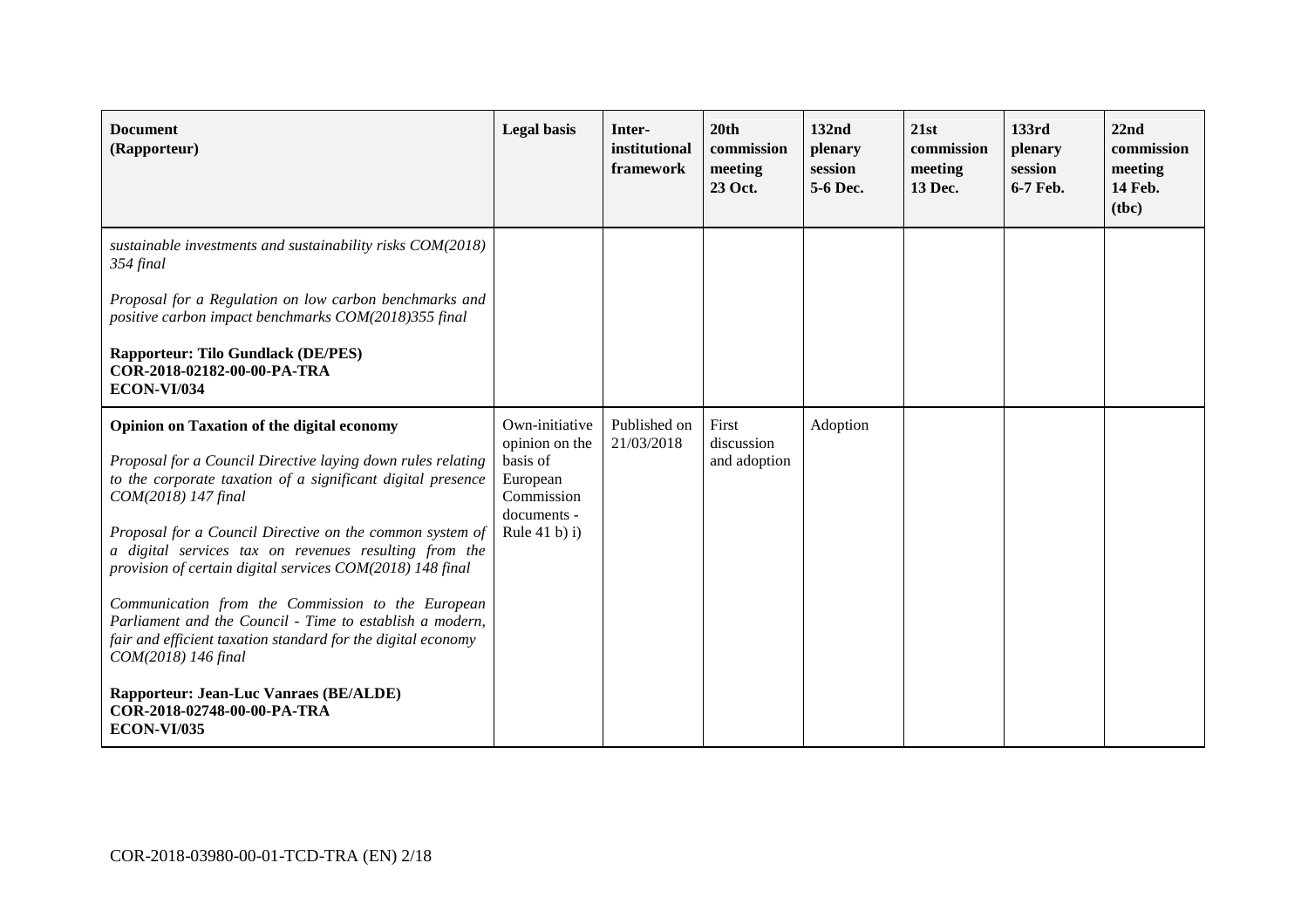| <b>Document</b><br>(Rapporteur)                                                                                                                                                                                                                                                                                                                                                                                                                                    | <b>Legal</b> basis                       | Inter-<br>institutional<br>framework                                                                                                                                                                  | 20th<br>commission<br>meeting<br>23 Oct. | 132nd<br>plenary<br>session<br>5-6 Dec.                             | 21st<br>commission<br>meeting<br>13 Dec. | 133rd<br>plenary<br>session<br>6-7 Feb. | 22nd<br>commission<br>meeting<br>14 Feb.<br>(tbc) |
|--------------------------------------------------------------------------------------------------------------------------------------------------------------------------------------------------------------------------------------------------------------------------------------------------------------------------------------------------------------------------------------------------------------------------------------------------------------------|------------------------------------------|-------------------------------------------------------------------------------------------------------------------------------------------------------------------------------------------------------|------------------------------------------|---------------------------------------------------------------------|------------------------------------------|-----------------------------------------|---------------------------------------------------|
| Opinion on the European Globalisation Adjustment<br>Fund<br>Proposal for a regulation of the European Parliament and<br>of the Council on the European Globalisation Adjustment<br>Fund (EGF) COM(2018)380<br>Rapporteur-General: Ximo Puig i Ferrer (ES/PES)<br>COR-2018-04106-00-00-PAC-TRA<br><b>ECON-VI/036</b>                                                                                                                                                | Rule 41 a).<br>Mandatory<br>consultation | Published on<br>30/05/2018                                                                                                                                                                            |                                          | Adoption<br>(Rule 43.1 of<br>the RoP for<br>Rapporteur-<br>General) |                                          |                                         |                                                   |
| Opinion on EU reform and stabilization support<br>Proposal for a Regulation of the European Parliament and<br>of the Council on the establishment of the Reform Support<br>Programme COM(2018)391 final<br>Proposal for a Regulation of the European Parliament and<br>of the Council on the establishment of a European<br>Investment Stabilisation Function COM(2018)387 final<br>Rapporteur: Olga Zrihen (BE/PES)<br>COR-2018-03764-00-00-PA-TRA<br>ECON-VI/037 | Rule 41 a).<br>Mandatory<br>consultation | Published on<br>31/05/2018<br>RSP:<br>- Council<br>Referral on<br>(27.06.2018)<br>- EP Referral<br>(26.06.2018)<br>EISF:<br>- Council<br>Referral on<br>(25.06.2018)<br>- EP Referral<br>(22.06.2018) | First<br>discussion<br>and adoption      | Adoption                                                            |                                          |                                         |                                                   |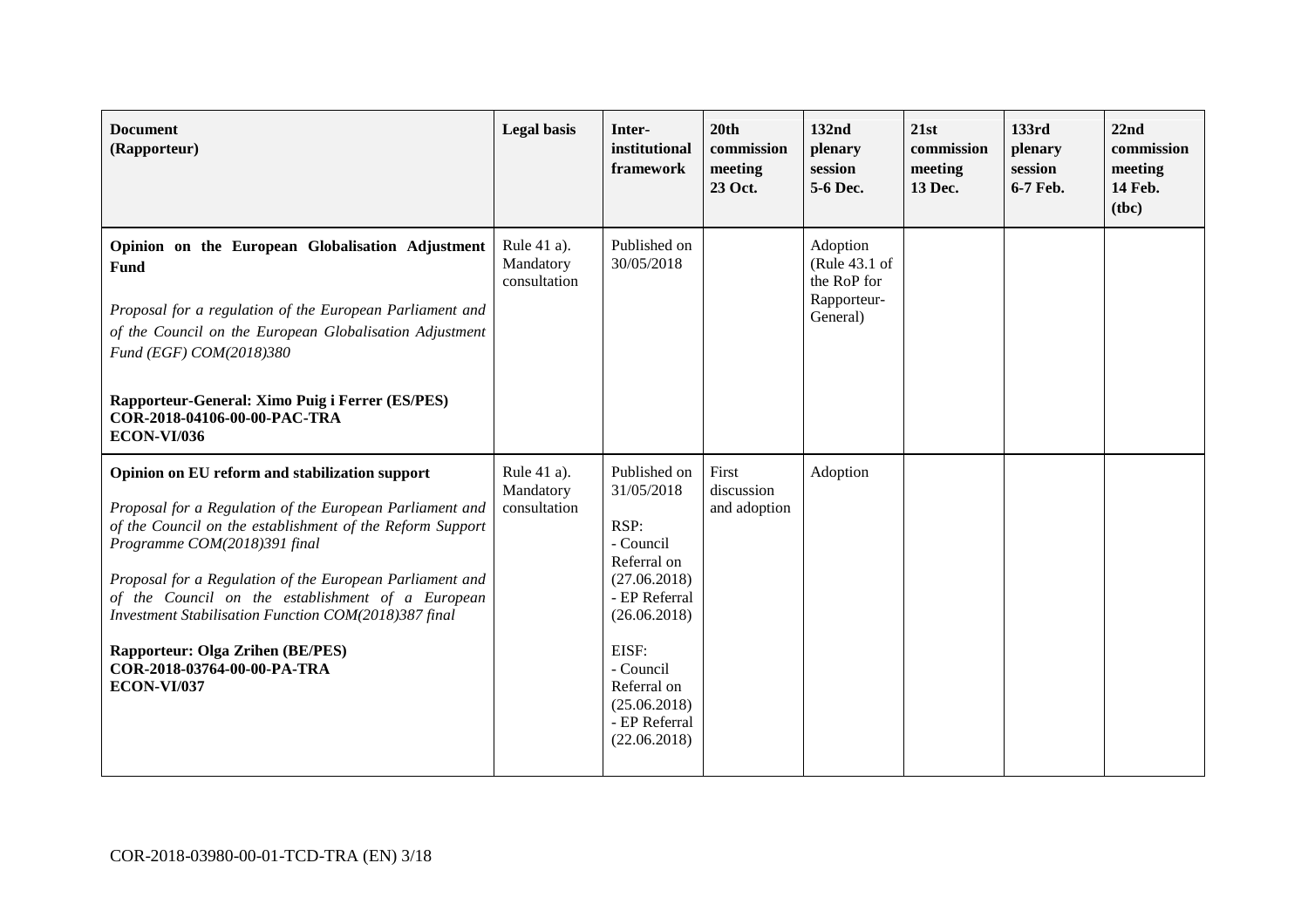| <b>Document</b><br>(Rapporteur)                                                                                                                                                                                                                                                                                                                                                                                                                                                                                                                            | <b>Legal</b> basis                            | Inter-<br>institutional<br>framework | 20 <sub>th</sub><br>commission<br>meeting<br>23 Oct.          | 132nd<br>plenary<br>session<br>5-6 Dec. | 21st<br>commission<br>meeting<br>13 Dec. | 133rd<br>plenary<br>session<br>6-7 Feb. | 22nd<br>commission<br>meeting<br>14 Feb.<br>(tbc) |
|------------------------------------------------------------------------------------------------------------------------------------------------------------------------------------------------------------------------------------------------------------------------------------------------------------------------------------------------------------------------------------------------------------------------------------------------------------------------------------------------------------------------------------------------------------|-----------------------------------------------|--------------------------------------|---------------------------------------------------------------|-----------------------------------------|------------------------------------------|-----------------------------------------|---------------------------------------------------|
| <b>Opinion on the Single Market Programme</b><br>Proposal for a Regulation of the European Parliament and<br>of the Council establishing the Programme for single<br>market, competitiveness of enterprises, including small and<br>medium-sized enterprises, and European statistics and<br>repealing Regulations (EU) No 99/2013, (EU) No<br>1287/2013, (EU) No 254/2014, (EU) No 258/2014, (EU) No<br>652/2014 and (EU) 2017/826 COM (2018) 441 final<br><b>Rapporteur: Deirdre Forde (IE/EPP)</b><br>COR-2018-03765-00-00-PA-TRA<br><b>ECON-VI/038</b> | Rule 41 a).<br>Mandatory<br>consultation      | Published on<br>08/06/2018           | First<br>discussion<br>and adoption                           | Adoption                                |                                          |                                         |                                                   |
| <b>Opinion on the InvestEU Programme</b><br>Proposal for a Regulation of the European Parliament and<br>of the Council establishing the InvestEU Programme COM<br>(2018) 439 final<br><b>Rapporteur: Konstantinos Agorastos (EL/EPP)</b><br>COR-2018-03766-00-00-PA-TRA<br><b>ECON-VI/039</b>                                                                                                                                                                                                                                                              | Rule 41 a).<br>Mandatory<br>consultation      | Published on<br>06/06/2018           | First<br>discussion<br>and adoption                           | Adoption                                |                                          |                                         |                                                   |
| Opinion on Socioeconomic transformation of coal<br>regions in Europe<br><b>Rapporteur: Mark Speich (DE/EPP)</b><br>COR-2018-0xxxx-00-00-DT-TRA<br>ECON-VI/0xx                                                                                                                                                                                                                                                                                                                                                                                              | Own-initiative<br>opinion - Rule<br>41 b) ii) |                                      | Appointment<br>of rapporteur<br>pending<br>Bureau<br>decision |                                         |                                          |                                         | Exchange of<br>views                              |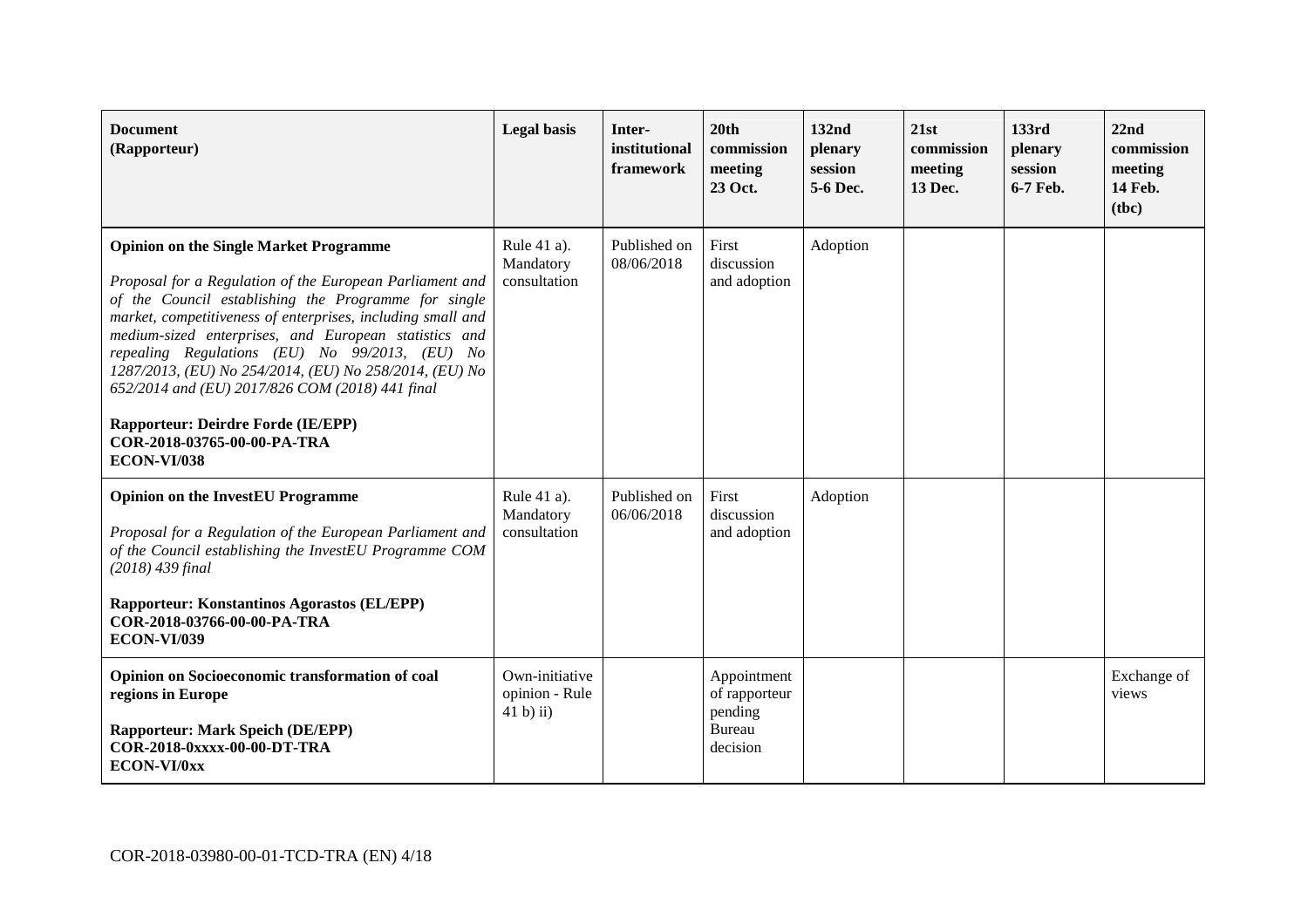| <b>Document</b><br>(Rapporteur)                                                                                                                                                                             | <b>Legal basis</b>                                | Inter-<br>institutional<br>framework                                                                   | 20 <sup>th</sup><br>commission<br>meeting<br>23 Oct. | 132 <sub>nd</sub><br>plenary<br>session<br>5-6 Dec. | 21st<br>commission<br>meeting<br>13 Dec. | 133rd<br>plenary<br>session<br>6-7 Feb. | 22nd<br>commission<br>meeting<br><b>14 Feb.</b><br>( <b>the</b> ) |
|-------------------------------------------------------------------------------------------------------------------------------------------------------------------------------------------------------------|---------------------------------------------------|--------------------------------------------------------------------------------------------------------|------------------------------------------------------|-----------------------------------------------------|------------------------------------------|-----------------------------------------|-------------------------------------------------------------------|
| Opinion on the European Semester and Cohesion<br>Policy: aligning structural reforms with long-term<br><i>investments</i><br>Rapporteur: Rob Jonkman (NL/ECR)<br>COR-2018-0xxxx-00-00-DT-TRA<br>ECON-VI/0xx | Romanian<br>Presidency<br>referral – Rule<br>41a) | Scheduled<br>presentation<br>by the EC on<br>21 Nov.<br>2019.<br>EP vote in<br>February-<br>March 2019 | Appointment<br>of rapporteur                         |                                                     | Exchange of<br>views                     |                                         | Adoption                                                          |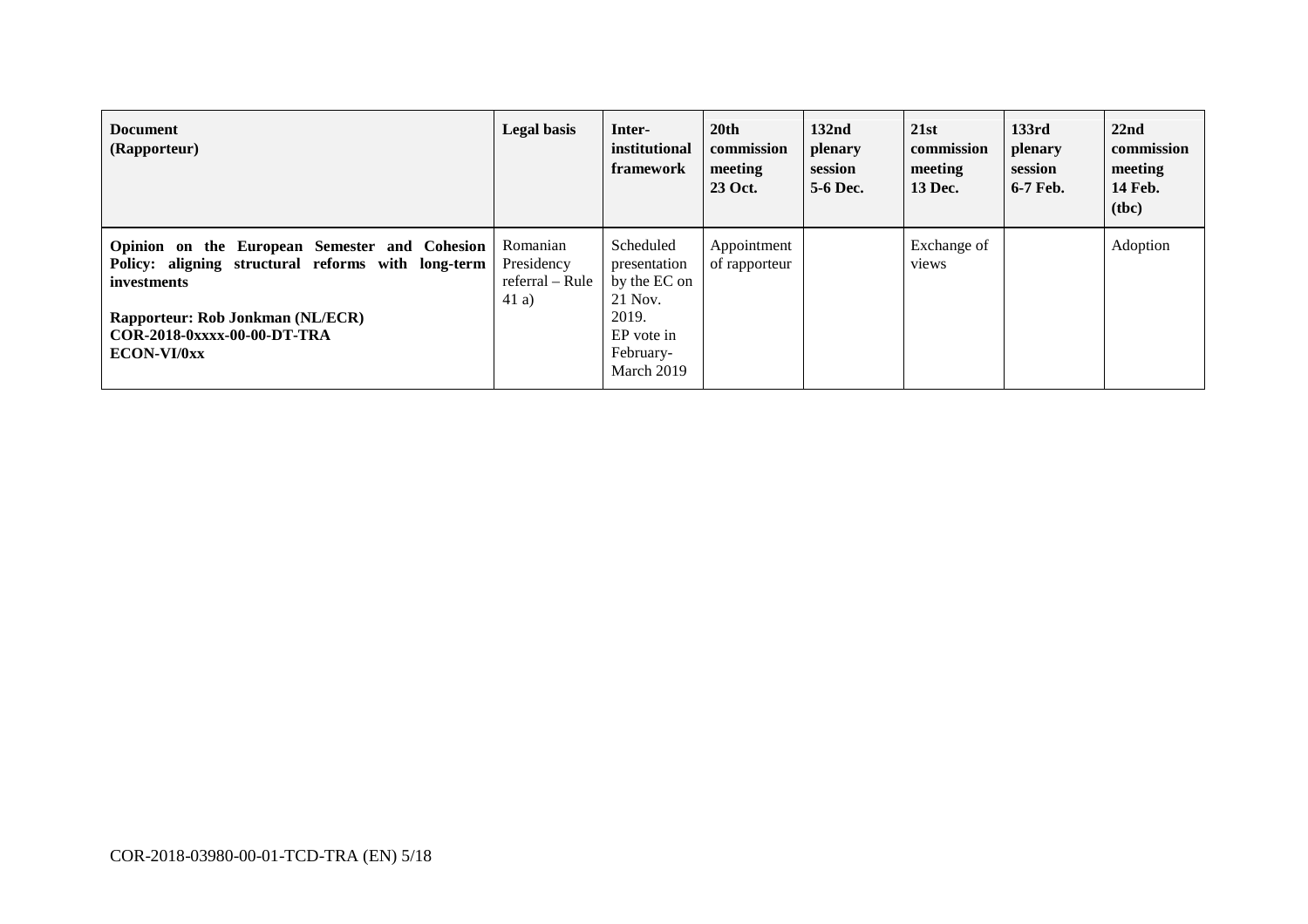The secretariat suggests no further action on the following dossiers which have been attributed to the ECON commission by the CoR president:

*Table generated from Agora (Cut-off date: 27 September 2018)* 

| 6TH MANDATE - COMMISSION FOR ECONOMIC POLICY (ECON) |                                                                                                                                                                                                                                                                                                      |                                                                                                                                                                                                                                                                                                                                                                                                                                                                                                                                                                                              |  |  |  |
|-----------------------------------------------------|------------------------------------------------------------------------------------------------------------------------------------------------------------------------------------------------------------------------------------------------------------------------------------------------------|----------------------------------------------------------------------------------------------------------------------------------------------------------------------------------------------------------------------------------------------------------------------------------------------------------------------------------------------------------------------------------------------------------------------------------------------------------------------------------------------------------------------------------------------------------------------------------------------|--|--|--|
| <b>EC</b> document No / Date of<br>consultation     | <b>Titles</b>                                                                                                                                                                                                                                                                                        | <b>Comments by the Secretariat</b>                                                                                                                                                                                                                                                                                                                                                                                                                                                                                                                                                           |  |  |  |
| COM(2018) 408-4233 final                            | Recommendations for Council recommendations and Council opinions on the For information: National Reform<br>2018 National Reform Programmes and the 2018 Stability Programmes                                                                                                                        | Programmes<br><b>Stability</b><br>and<br>programmes are dealt with by the<br>CoR by a study analysing the<br>involvement of the LRAs in the<br>European Semester, whose results are<br>summarized in the annual Monitoring<br>Report on Europe 2020 and the<br>European Semester. Moreover, the<br>topics covered by the NRPs are<br>addressed by the CoR in its two<br>annual resolutions on the AGS (in<br>February) and on the Economic<br>policies of the euro area and towards<br>the new AGS (in October). Therefore,<br>the secretariat thinks there is no need<br>to issue opinions. |  |  |  |
| SWD(2018) 294 final<br>2018/0211 COD<br>30/05/2018  | <b>COMMISSION</b><br><b>STAFF</b><br><b>WORKING</b><br><b>DOCUMENT</b><br>EVALUATION accompanying the document Proposal for a REGULATION budget 2021-2027, the Commission<br>OF THE EUROPEAN PARLIAMENT AND THE COUNCIL establishing proposes to make EUR 181 million<br>the EU Anti-Fraud Programme | EX-ANTE Optional: For the next long-term EU<br>available to support Member States'                                                                                                                                                                                                                                                                                                                                                                                                                                                                                                           |  |  |  |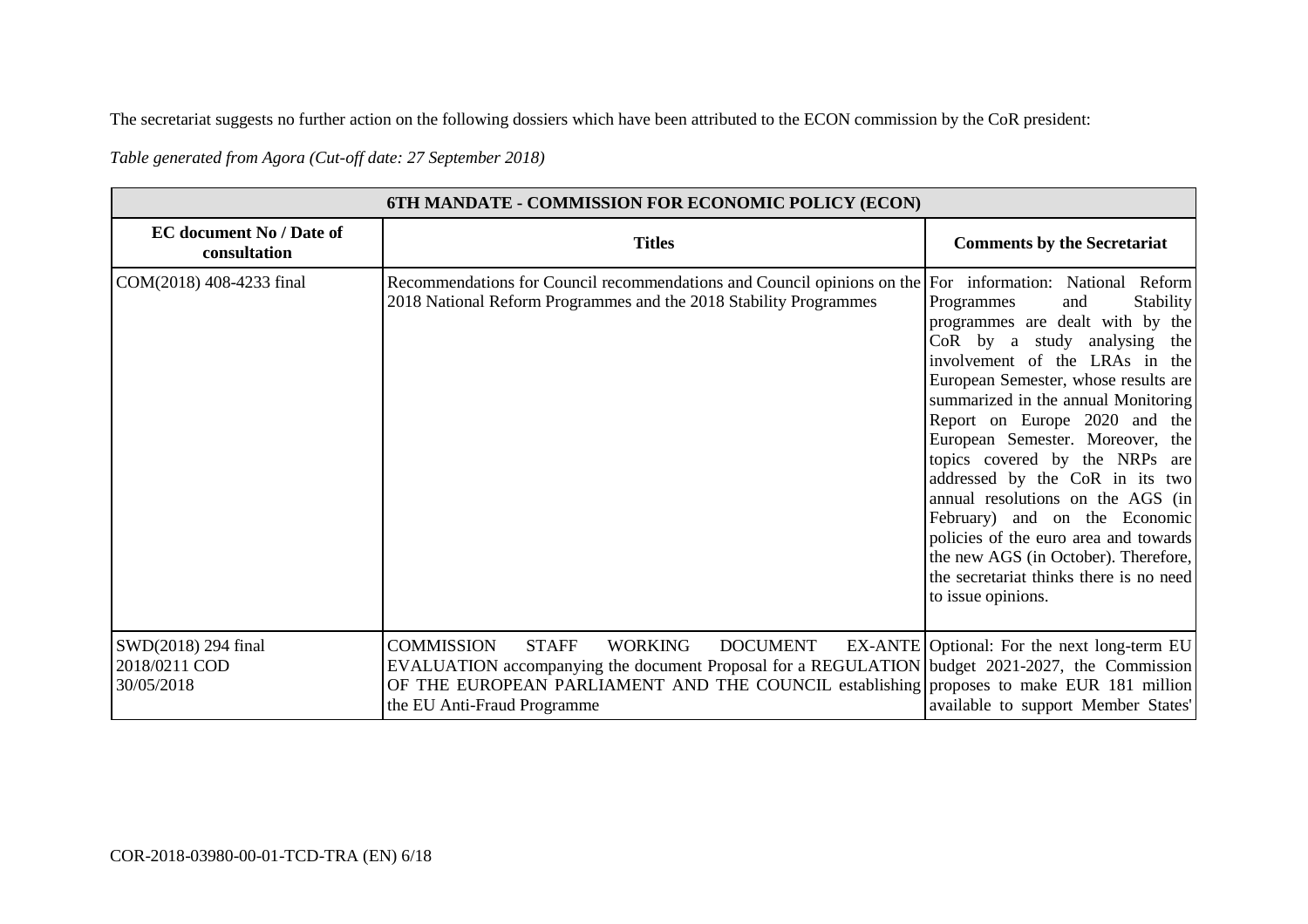| COM(2018) 386 final<br>2018/0211 COD<br>30/05/2018<br>18/06/2018                                                       | Proposal for a REGULATION OF THE EUROPEAN PARLIAMENT AND efforts to fight fraud, corruption and<br>OF THE COUNCIL establishing the EU Anti-Fraud Programme                                                                                                                                                                                                                                                                                                                                                 | other irregularities affecting the EU<br>budget. The new EU Anti-Fraud<br>Programme will finance targeted<br>training and<br>the<br>exchange of<br>information and best practice between<br>anti-fraud enforcers across Europe. It<br>will also provide support for<br>investigative activities through the<br>purchase of technical equipment used<br>in detecting and investigating fraud,<br>as well as facilitate access to secure<br>information systems. It is a quite<br>technical document and does not<br>warrant an opinion. |
|------------------------------------------------------------------------------------------------------------------------|------------------------------------------------------------------------------------------------------------------------------------------------------------------------------------------------------------------------------------------------------------------------------------------------------------------------------------------------------------------------------------------------------------------------------------------------------------------------------------------------------------|----------------------------------------------------------------------------------------------------------------------------------------------------------------------------------------------------------------------------------------------------------------------------------------------------------------------------------------------------------------------------------------------------------------------------------------------------------------------------------------------------------------------------------------|
| COM(2018) 339 final<br>2018/0171 COD<br>24/05/2018<br>10/07/2018<br>SWD(2018) 252 final<br>2018/0171 COD<br>24/05/2018 | Proposal for a REGULATION OF THE EUROPEAN PARLIAMENT AND For information: The aims to remove<br>OF THE COUNCIL on sovereign bond-backed securities<br><b>IMPACT</b><br><b>COMMISSION</b><br><b>STAFF</b><br><b>DOCUMENT</b><br><b>WORKING</b><br>ASSESSMENT An enabling regulatory framework for the development of<br>sovereign bond-backed securities (SBBS) Accompanying the document<br>Proposal for a Regulation of the European Parliament and of the Council on<br>sovereign bond-backed securities | unwarranted regulatory obstacles to<br>the market-led development of SBBS<br>which would be issued by private<br>institutions as claims on a portfolio of<br>euro-area government bonds. Only<br>private investors would share risk and<br>possible losses. Investing in such new<br>instruments would help investors such                                                                                                                                                                                                             |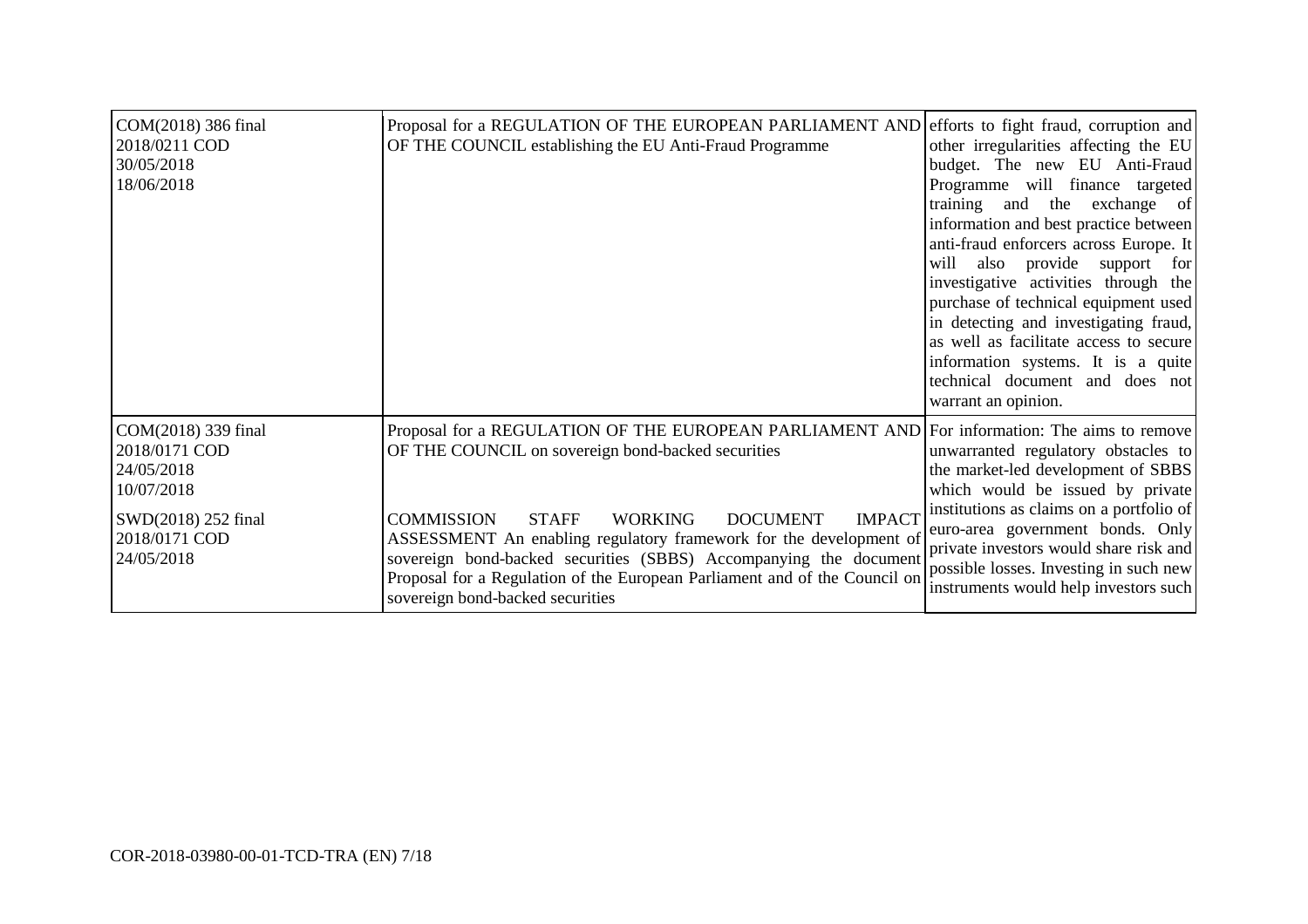| SWD(2018) 253 final<br>2018/0171 COD<br>24/05/2018 | <b>WORKING</b><br><b>DOCUMENT</b><br>EXECUTIVE as<br><b>COMMISSION</b><br><b>STAFF</b><br>SUMMARY OF THE IMPACT ASSESSMENT Accompanying the companies, or banks to diversify their<br>document Proposal for a Regulation of the European Parliament and of the sovereign portfolios and would<br>Council on sovereign bond-backed securities | investment<br>funds,<br>insurance<br>contribute to weakening the link<br>between banks and their home<br>countries. The CoR has already taken<br>a sceptical position on SBBS in the<br>opinion on the Reflection Paper on<br>the Deepening of the EMU (ECON-<br>VI/025) prepared by Christophe<br>Rouillon and adopted on 30/11/2017<br>(point 22). As the proposal is rather<br>technical and the territorial link is<br>rather weak, a further opinion seems<br>not to be warranted. |
|----------------------------------------------------|----------------------------------------------------------------------------------------------------------------------------------------------------------------------------------------------------------------------------------------------------------------------------------------------------------------------------------------------|-----------------------------------------------------------------------------------------------------------------------------------------------------------------------------------------------------------------------------------------------------------------------------------------------------------------------------------------------------------------------------------------------------------------------------------------------------------------------------------------|
| COM(2018) 259 final<br>2018/0123 COD<br>31/05/2018 | Proposal for a REGULATION OF THE EUROPEAN PARLIAMENT AND For information: The Regulation<br>OF THE COUNCIL amending Regulation (EU) No 952/2013 laying down makes some necessary<br>the Union Customs Code                                                                                                                                   | technical<br>adjustments to the UCC Delegated<br>Act in order to better adjust the Act to<br>the needs of economic operators and<br>administrations. As this<br>customs<br>proposal is quite technical a CoR<br>opinion does not seem to be<br>warranted.                                                                                                                                                                                                                               |
| COM(2018) 239 final<br>2018/0113 COD<br>29/05/2018 | Proposal for a DIRECTIVE OF THE EUROPEAN PARLIAMENT AND OF For information:<br>THE COUNCIL amending Directive (EU) 2017/1132 as regards the use of Commission argues that the package<br>digital tools and processes in company law                                                                                                          | The<br>European<br>will offer new opportunities for SMEs                                                                                                                                                                                                                                                                                                                                                                                                                                |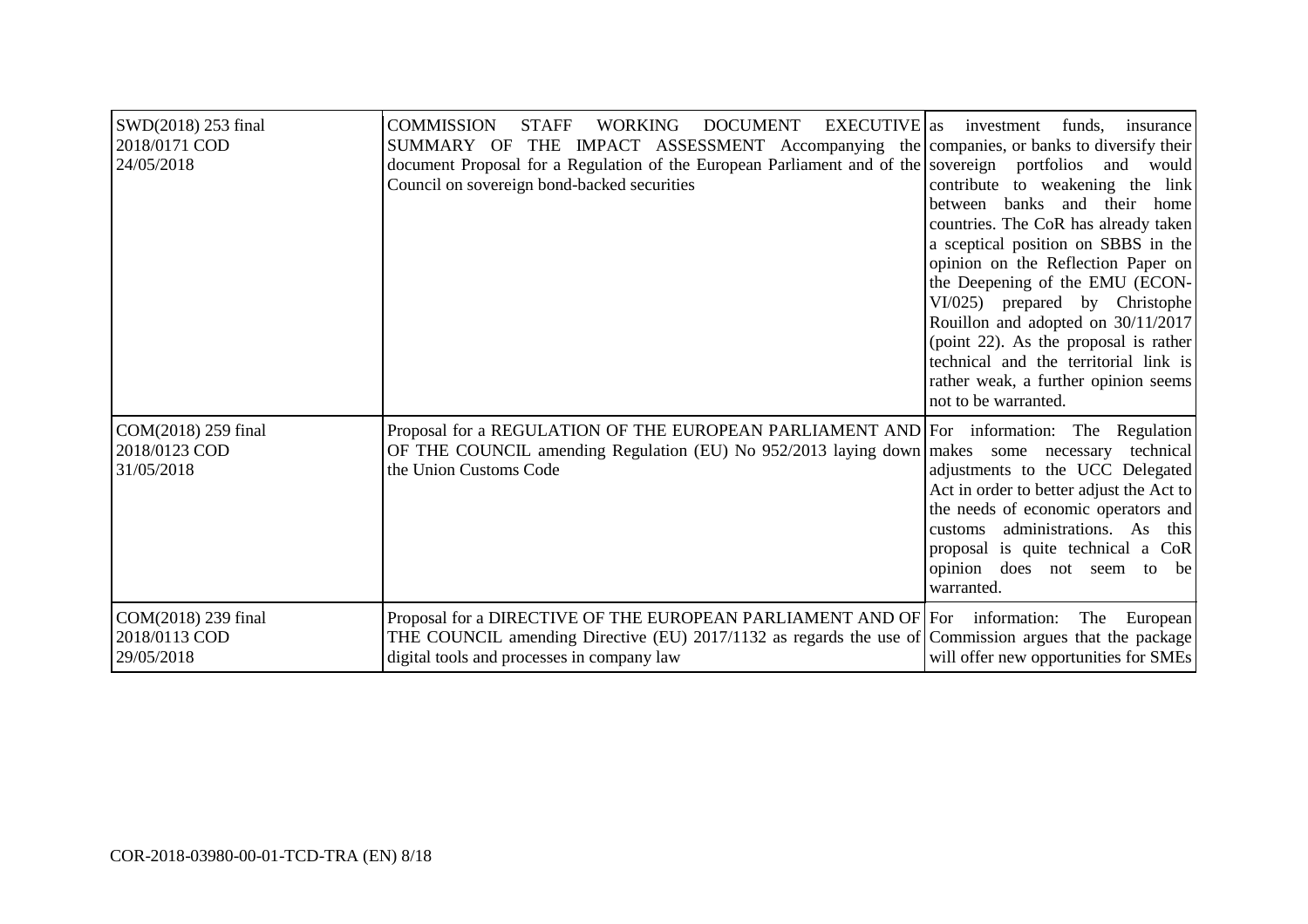| COM(2018) 241 final<br>2018/0114 COD<br>29/05/2018 | Proposal for a DIRECTIVE OF THE EUROPEAN PARLIAMENT AND OF by increasing legal certainty and<br>THE COUNCIL amending Directive (EU) 2017/1132 as regards cross-border reducing legal costs. It also includes<br>conversions, mergers and divisions | positive provisions for workers, but<br>from a public sector perspective it<br>mostly the national<br>concerns<br>authorities rather than LRAs. Finally,<br>the package would contribute to<br>setting up harmonised procedures for<br>cross-border divisions and transfers<br>and targeted revision on mergers.<br>The main argument for an opinion of<br>the CoR would be the supposedly<br>strong SMEs relevance (see further<br>info below). However, the public<br>authorities concerned are mainly<br>authorities at the central level - not<br>LRAs - which is why it would be<br>recommend not to draw up an |
|----------------------------------------------------|----------------------------------------------------------------------------------------------------------------------------------------------------------------------------------------------------------------------------------------------------|----------------------------------------------------------------------------------------------------------------------------------------------------------------------------------------------------------------------------------------------------------------------------------------------------------------------------------------------------------------------------------------------------------------------------------------------------------------------------------------------------------------------------------------------------------------------------------------------------------------------|
|                                                    |                                                                                                                                                                                                                                                    | opinion.                                                                                                                                                                                                                                                                                                                                                                                                                                                                                                                                                                                                             |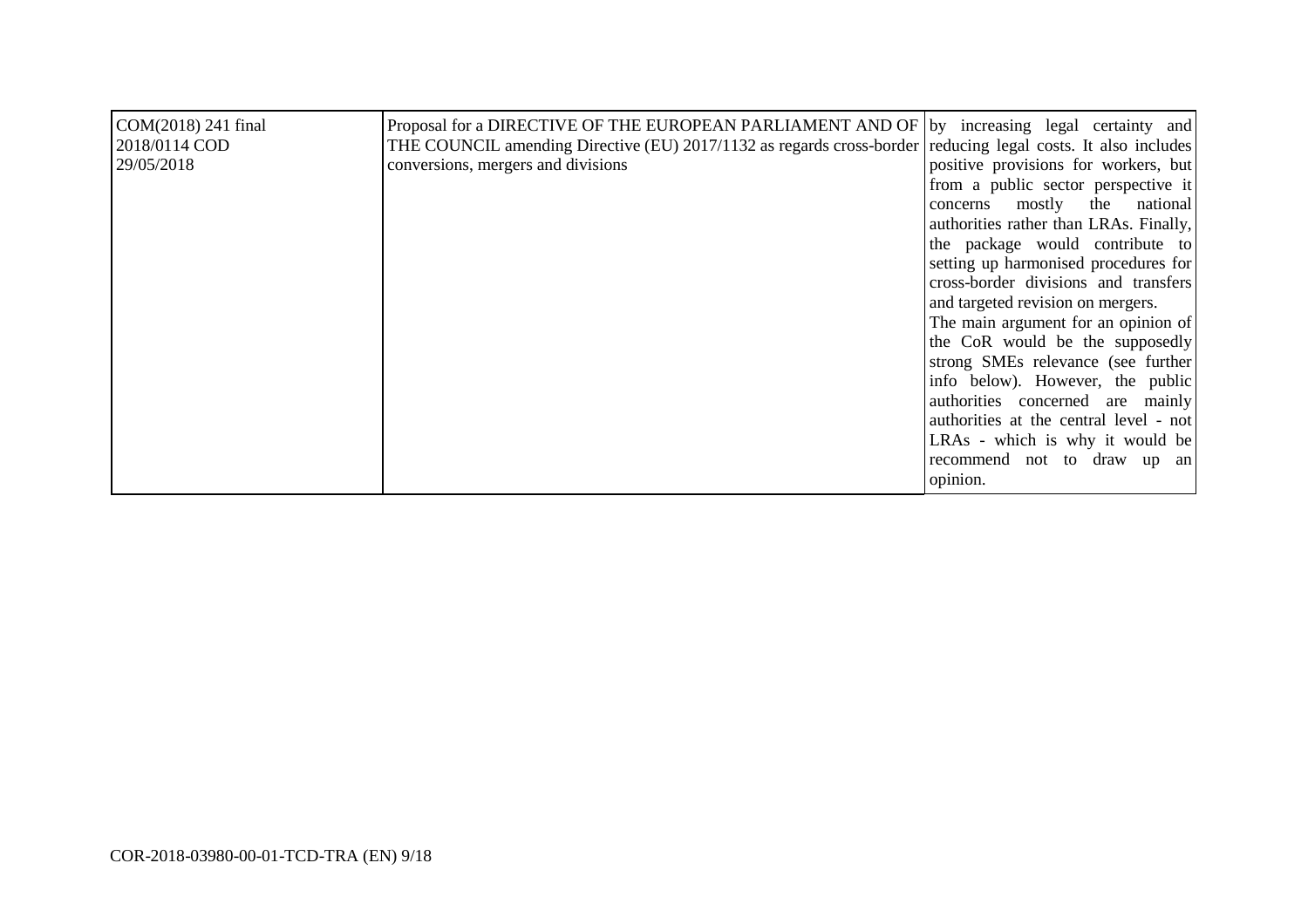| COM(2018) 289 final<br>2018/0142 COD<br>29/05/2018                             | Proposal for a REGULATION OF THE EUROPEAN PARLIAMENT AND<br>OF THE COUNCIL amending and correcting Regulation (EU) No 167/2013<br>on the approval and market surveillance of agricultural and forestry vehicles                                                                                                         | For information: The Commission<br>wishes to upgrade technical progress<br>Regulation (EU) No 167/2013 by<br>updating certain requirements and<br>correcting certain editorial errors<br>following feedback received by<br>stakeholders and Member States in<br>the first implementation period. More<br>precisely,<br>this<br>act introduces<br>clarifications to two definitions of<br>tractor categories and corrects certain<br>terms important for the uniform<br>application of the Regulation without<br>possible interpretations as well as the<br>references to a repealed legislative<br>act.<br>It also extends the power conferred on<br>the Commission to adopt delegated<br>acts for 5 more years and sets out its<br>tacit renewal, unless the Council or<br>the European Parliament expressly<br>object to it. The proposal is highly<br>technical and has little regional<br>relevance. |
|--------------------------------------------------------------------------------|-------------------------------------------------------------------------------------------------------------------------------------------------------------------------------------------------------------------------------------------------------------------------------------------------------------------------|----------------------------------------------------------------------------------------------------------------------------------------------------------------------------------------------------------------------------------------------------------------------------------------------------------------------------------------------------------------------------------------------------------------------------------------------------------------------------------------------------------------------------------------------------------------------------------------------------------------------------------------------------------------------------------------------------------------------------------------------------------------------------------------------------------------------------------------------------------------------------------------------------------|
| COM(2018) 474 final<br>2018/0258 COD<br>13/06/2018<br>12/07/2018<br>02/07/2018 | Proposal for a REGULATION OF THE EUROPEAN PARLIAMENT AND Optional. This proposal concerns only<br>OF THE COUNCIL establishing, as part of the Integrated Border the Customs Control Equipment<br>Management Fund, the instrument for financial support for customs control instrument. A separate proposal<br>equipment | covering the border management and<br>visa instrument has been presented by                                                                                                                                                                                                                                                                                                                                                                                                                                                                                                                                                                                                                                                                                                                                                                                                                              |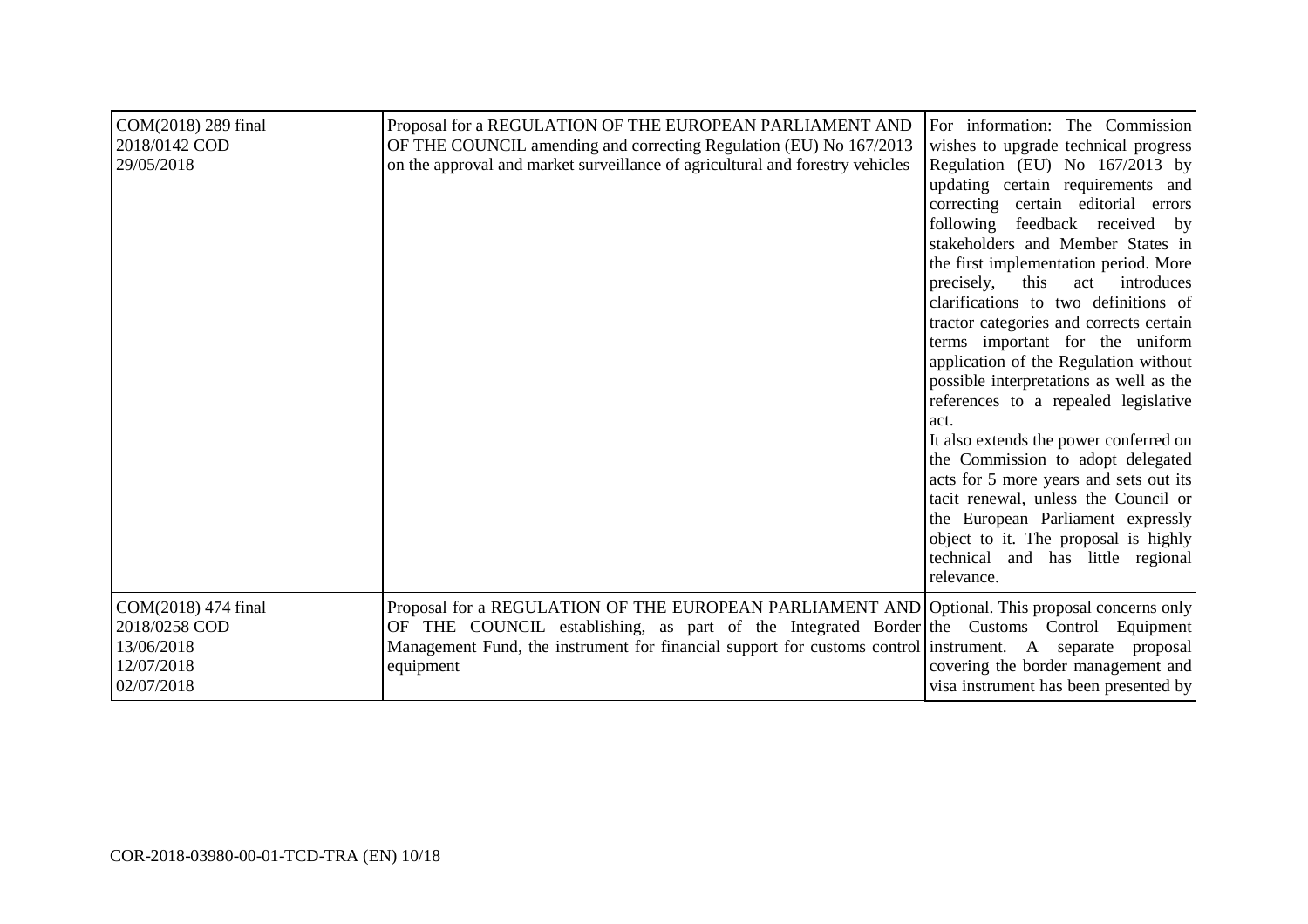| SWD(2018) 347 final<br>2018/0249 COD<br>13/06/2018 | <b>COMMISSION</b><br><b>STAFF</b><br>WORKING<br>ASSESSMENT Accompanying the document Proposal for a Regulation of the remit of the CIVEX commission<br>the European Parliament and of the Council establishing the Asylum and (no opinion foreseen by CIVEX). The<br>Migration Fund Proposal for a Regulation of the European Parliament and of proposal is highly technical and has<br>the Council establishing the Internal Security Fund Proposal for a Regulation little regional relevance.<br>of the European Parliament and of the Council establishing, as part of the<br>Integrated Border Management Fund, the instrument for financial support for<br>border management and visa Proposal for a Regulation of the European<br>Parliament and of the Council establishing, as part of the Integrated Border<br>Management Fund, the instrument for financial support for customs control<br>equipment | DOCUMENT IMPACT the Commission in parallel but is in |
|----------------------------------------------------|-----------------------------------------------------------------------------------------------------------------------------------------------------------------------------------------------------------------------------------------------------------------------------------------------------------------------------------------------------------------------------------------------------------------------------------------------------------------------------------------------------------------------------------------------------------------------------------------------------------------------------------------------------------------------------------------------------------------------------------------------------------------------------------------------------------------------------------------------------------------------------------------------------------------|------------------------------------------------------|
| SWD(2018) 348 final<br>2018/0249 COD<br>13/06/2018 | <b>DOCUMENT</b><br><b>EXECUTIVE</b><br><b>COMMISSION</b><br><b>STAFF</b><br>WORKING<br>SUMMARY OF THE IMPACT ASSESSMENT Accompanying the<br>document Proposal for a Regulation of the European Parliament and of the<br>Council establishing the Asylum and Migration Fund Proposal for a<br>Regulation of the European Parliament and of the Council establishing the<br>Internal Security Fund Proposal for a Regulation of the European Parliament<br>and of the Council establishing, as part of the Integrated Border Management<br>Fund, the instrument for financial support for border management and visa<br>Proposal for a Regulation of the European Parliament and of the Council<br>establishing, as part of the Integrated Border Management Fund, the<br>instrument for financial support for customs control equipment                                                                          |                                                      |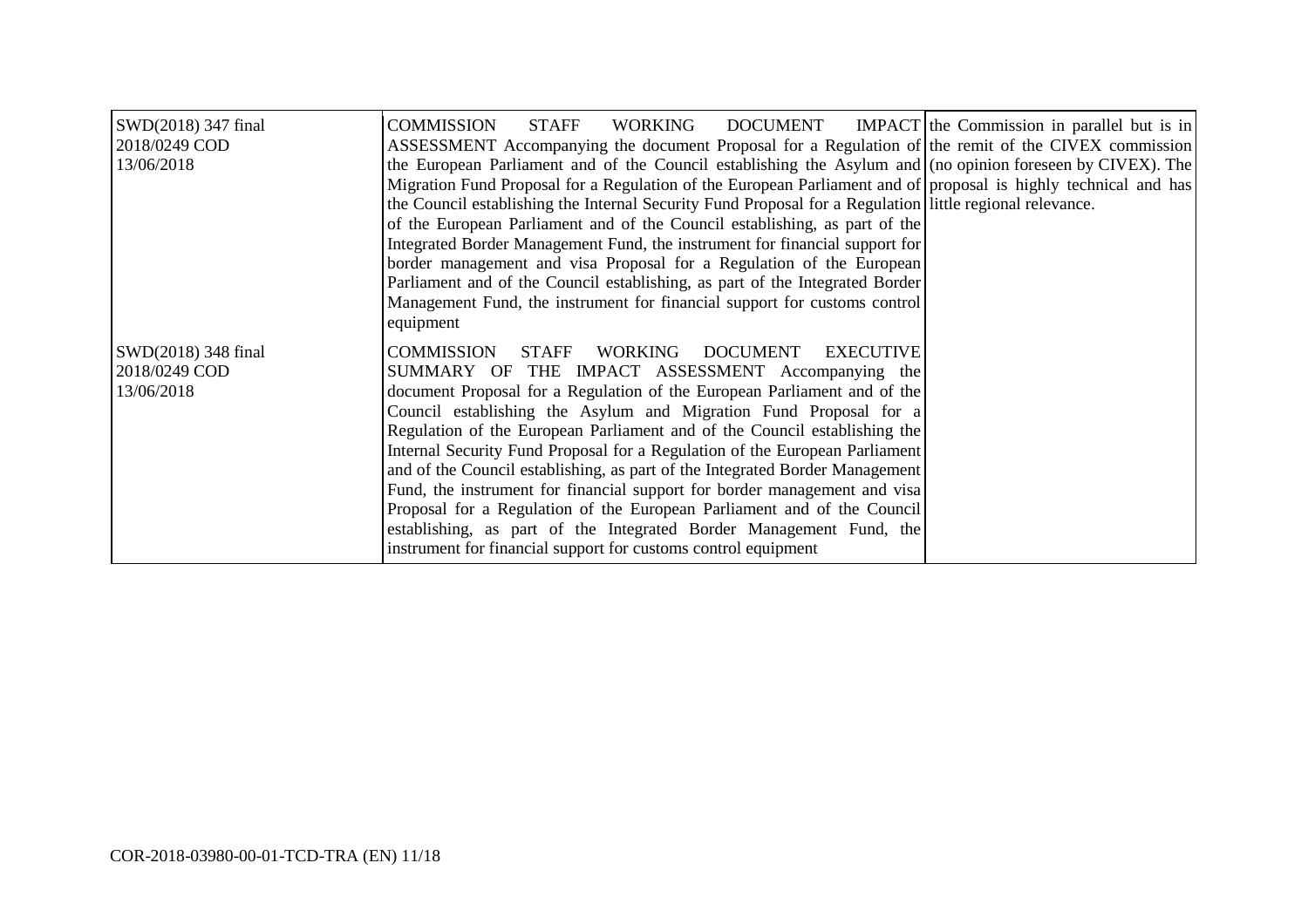| COM(2018) 336 final<br>2018/0168 COD<br>11/06/2018 | Proposal for a DIRECTIVE OF THE EUROPEAN PARLIAMENT AND OF For information: This is the result of<br>THE COUNCIL amending Directive 2009/103/EC of the European the evaluation which aimed to assess<br>Parliament and the Council of 16 September 2009 relating to insurance the effectiveness, efficiency and<br>against civil liability in respect of the use of motor vehicles, and the coherence of the motor insurance<br>enforcement of the obligation to ensure against such liability | legislation. The conclusion of the<br>evaluation was that most elements of<br>the Directive remain fit for purpose,<br>while certain amendments in specific<br>would<br>be<br>appropriate:<br>areas<br>insolvency of the insurer, claims<br>history, risks due to uninsured<br>driving, minimum amounts of cover,<br>clarification of the scope of the<br>Directive by codifying the Court<br>jurisprudence in EU legislation. The<br>proposal has little regional relevance<br>and does not warrant an opinion. |
|----------------------------------------------------|------------------------------------------------------------------------------------------------------------------------------------------------------------------------------------------------------------------------------------------------------------------------------------------------------------------------------------------------------------------------------------------------------------------------------------------------------------------------------------------------|------------------------------------------------------------------------------------------------------------------------------------------------------------------------------------------------------------------------------------------------------------------------------------------------------------------------------------------------------------------------------------------------------------------------------------------------------------------------------------------------------------------|
| COM(2018) 482 final<br>18/06/2018                  | <b>THE</b><br><b>COMMISSION</b><br>REPORT<br>FROM<br><b>TO</b><br><b>THE</b><br>EUROPEAN For<br>PARLIAMENT, THE COUNCIL, THE EUROPEAN ECONOMIC AND commission drew up an opinion on<br>SOCIAL COMMITTEE AND THE COMMITTEE OF THE REGIONS the annual Report on Competition<br>Report on Competition Policy 2017                                                                                                                                                                                 | information.<br><b>ECON</b><br>The<br>Policy 2016 in ECON-VI-23. This                                                                                                                                                                                                                                                                                                                                                                                                                                            |
| SWD(2018) 349 final<br>18/06/2018                  | COMMISSION STAFF WORKING DOCUMENT Accompanying the<br>document REPORT FROM THE COMMISSION TO THE EUROPEAN<br>PARLIAMENT, THE COUNCIL, THE EUROPEAN ECONOMIC AND<br>SOCIAL COMMITTEE AND THE COMMITTEE OF THE REGIONS<br>Report on Competition Policy 2017                                                                                                                                                                                                                                      | opinion addressed competition issues<br>relevant to the CoR, which is why an<br>opinion on this report is not<br>warranted.                                                                                                                                                                                                                                                                                                                                                                                      |
| COM(2018) 443 final<br>2018/0233 COD<br>08/06/2018 | Proposal for a REGULATION OF THE EUROPEAN PARLIAMENT AND Optional: The aim of the proposal is<br>OF THE COUNCIL establishing the "Fiscalis" programme for cooperation in to improve the operation of tax<br>the field of taxation                                                                                                                                                                                                                                                              | policy. The Union and the national<br>authorities<br>still<br>cooperate<br>tax                                                                                                                                                                                                                                                                                                                                                                                                                                   |
| COM(2018) 443 final/2<br>2018/0233 COD             | Proposal for a REGULATION OF THE EUROPEAN PARLIAMENT AND<br>OF THE COUNCIL establishing the "Fiscalis" programme for cooperation in<br>the field of taxation                                                                                                                                                                                                                                                                                                                                   | insufficiently.<br>This<br>concerns<br>especially problems such as tax fraud,<br>tax evasion and<br>tax avoidance,                                                                                                                                                                                                                                                                                                                                                                                               |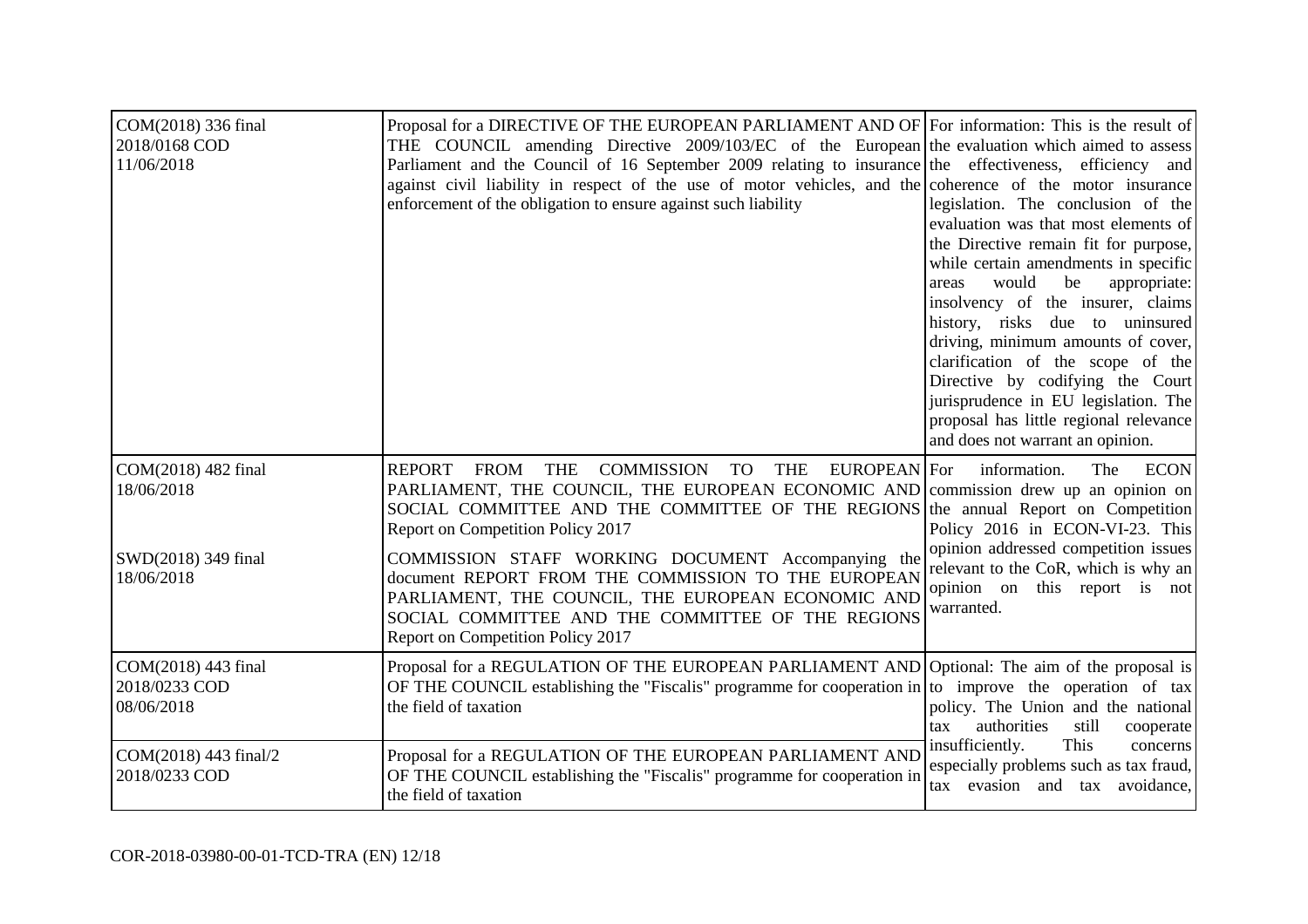| SWD(2018) 323 final<br>2018/0233 COD<br>19/07/2018<br>SWD(2018) 324 final<br>2018/0233 COD<br>19/07/2018 | <b>COMMISSION</b><br><b>DOCUMENT</b><br><b>STAFF</b><br>WORKING<br>EVALUATION Accompanying the document Proposal for a REGULATION models. The Commission therefore<br>OF THE EUROPEAN PARLIAMENT AND OF THE COUNCIL proposes a<br>establishing the "Fiscalis" programme for cooperation in the field of taxation<br><b>EXECUTIVE</b><br><b>STAFF</b><br>WORKING<br><b>DOCUMENT</b><br><b>COMMISSION</b><br>SUMMARY OF THE EX-ANTE EVALUATION Accompanying the<br>document Proposal for a REGULATION OF THE EUROPEAN<br>PARLIAMENT AND OF THE COUNCIL establishing the "Fiscalis'<br>programme for cooperation in the field of taxation | EX-ANTE digitalisation and new<br>business<br>Fiscalis<br>programme<br>comprising means and a budget that<br>will support tax policy and tax<br>authorities through administrative and<br>information technology (IT) capacity<br>building activities and operational<br>cooperation.<br>It is a quite technical proposal and<br>does not seem to warrant an opinion. |
|----------------------------------------------------------------------------------------------------------|----------------------------------------------------------------------------------------------------------------------------------------------------------------------------------------------------------------------------------------------------------------------------------------------------------------------------------------------------------------------------------------------------------------------------------------------------------------------------------------------------------------------------------------------------------------------------------------------------------------------------------------|-----------------------------------------------------------------------------------------------------------------------------------------------------------------------------------------------------------------------------------------------------------------------------------------------------------------------------------------------------------------------|
| COM(2018) 442 final<br>2018/0232 COD<br>08/06/2018<br>SWD(2018) 321 final                                | Proposal for a REGULATION OF THE EUROPEAN PARLIAMENT AND Optional: The new programme aims<br>OF THE COUNCIL establishing the "Customs" programme for cooperation to put in place a modern Customs<br>in the field of customs<br><b>WORKING</b><br><b>DOCUMENT</b><br><b>IMPACT</b><br><b>COMMISSION</b><br><b>STAFF</b>                                                                                                                                                                                                                                                                                                                | Union by:<br>- Increasing information and data<br>exchange between national customs<br>administrations to better detect the                                                                                                                                                                                                                                           |
| 2018/0232 COD                                                                                            | ASSESSMENT Accompanying the document Proposal for a REGULATION<br>OF THE EUROPEAN PARLIAMENT AND OF THE COUNCIL<br>establishing the "Customs" programme for cooperation in the field of<br>customs                                                                                                                                                                                                                                                                                                                                                                                                                                     | flow of dangerous and counterfeit<br>goods;<br>- Supporting customs authorities in<br>protecting the financial and economic                                                                                                                                                                                                                                           |
| SWD(2018) 322 final<br>2018/0232 COD                                                                     | <b>COMMISSION</b><br><b>WORKING</b><br><b>DOCUMENT</b><br><b>STAFF</b><br>SUMMARY OF THE IMPACT ASSESSMENT Accompanying the the correct collection of customs<br>document Proposal for a REGULATION OF THE EUROPEAN duties, import VAT and excise duties:<br>PARLIAMENT AND OF THE COUNCIL establishing the "Customs"  - Devising better risk management<br>programme for cooperation in the field of customs                                                                                                                                                                                                                          | EXECUTIVE interests of the Union, as well as in<br>strategies to protect the EU's financial<br>interests; and help the EU better<br>respond to security threats and<br>transnational crime;<br>- Continuing to facilitate growing<br>levels of trade.<br>It is a quite technical proposal and<br>does not seem to warrant an opinion.                                 |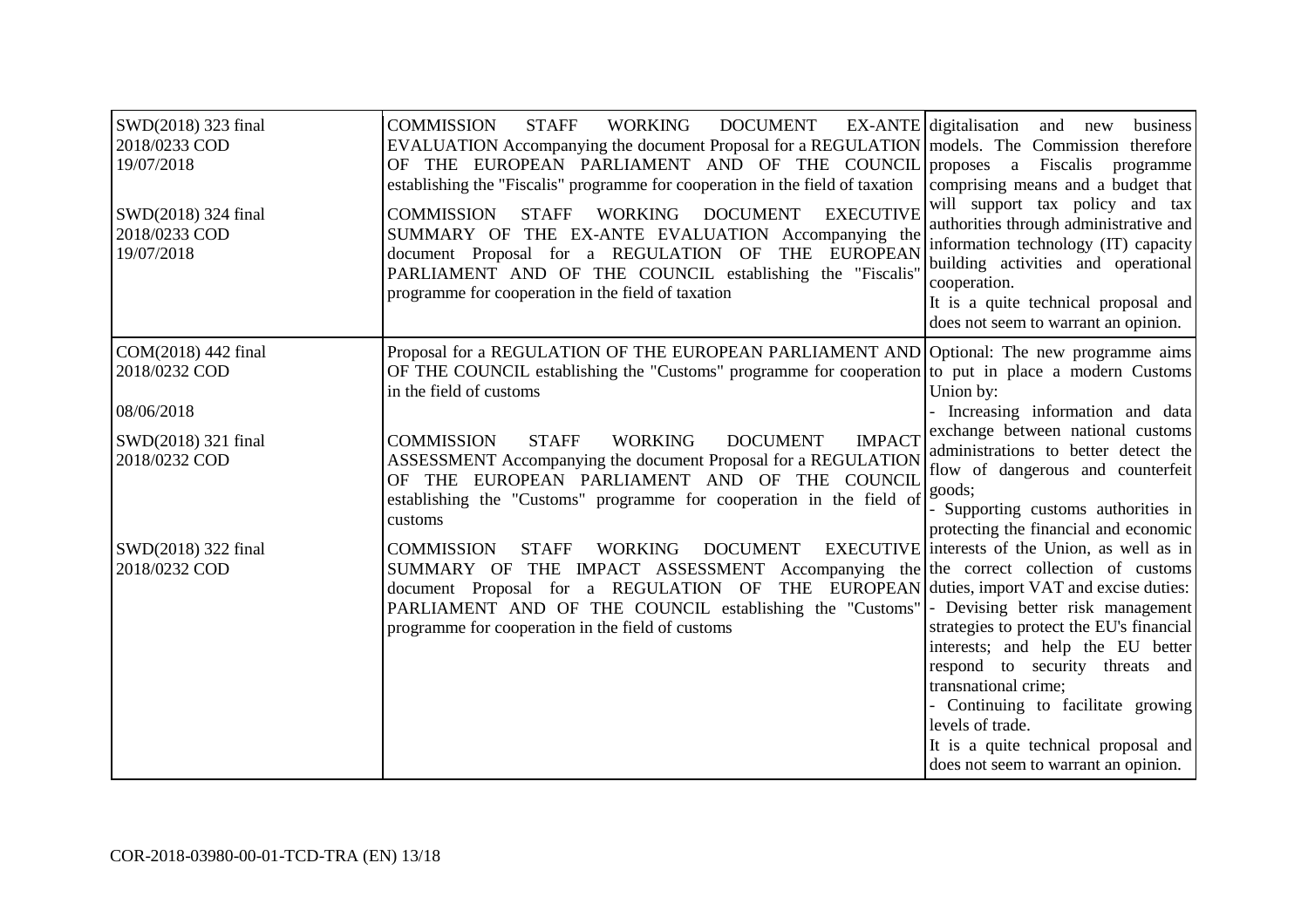| COM(2018) 369 final<br>2018/0194 COD<br>31/05/2018<br>SWD(2018) 281 final | Proposal for a REGULATION OF THE EUROPEAN PARLIAMENT AND For information: The proposal aims to<br>OF THE COUNCIL establishing an exchange, assistance and training continue the current "Pericles 2020"<br>programme for the protection of the euro against counterfeiting for the period programme which is specifically<br>2021-2027 (the "Pericles IV programme")<br>COMMISSION STAFF WORKING DOCUMENT Accompanying the | dedicated to the protection of euro<br>banknotes<br>and<br>coins<br>against<br>counterfeiting.                                                                                                                                                                                                                                                                                                                                                                                                                                                                                                                                                                     |
|---------------------------------------------------------------------------|----------------------------------------------------------------------------------------------------------------------------------------------------------------------------------------------------------------------------------------------------------------------------------------------------------------------------------------------------------------------------------------------------------------------------|--------------------------------------------------------------------------------------------------------------------------------------------------------------------------------------------------------------------------------------------------------------------------------------------------------------------------------------------------------------------------------------------------------------------------------------------------------------------------------------------------------------------------------------------------------------------------------------------------------------------------------------------------------------------|
| 2018/0194 COD<br>31/05//2018                                              | document Proposal for a REGULATION OF<br>THE EUROPEAN<br>PARLIAMENT AND OF THE COUNCIL establishing an exchange,<br>assistance and training programme for the protection of the euro against $\left  \begin{array}{cc} u & u & u \ u & v & u \end{array} \right $ responsible the regional relevance which does<br>counterfeiting for the period 2021-2027 (the "Pericles IV programme")                                   | It is a quite technical proposal with<br>not seem to warrant an opinion.                                                                                                                                                                                                                                                                                                                                                                                                                                                                                                                                                                                           |
| COM(2018) 397 final<br>2018/0220 COD<br>02/07/2018                        | Proposal for a REGULATION OF THE EUROPEAN PARLIAMENT AND Own-initiative. The proposal is highly<br>OF THE COUNCIL complementing EU type-approval legislation with technical and addresses the problem<br>regard to the withdrawal of the United Kingdom from the Union                                                                                                                                                     | of UK type-approved products after<br>Brexit. When the United Kingdom<br>becomes a third country its type-<br>approval authority will cease to be an<br>EU type-approval authority and will<br>no longer be able to fulfil any of the<br>powers and obligations of a type-<br>authority under<br>approval<br>EU<br>Manufacturers<br>legislation.<br>who<br>obtained approvals in the United<br>Kingdom in the past will thus need to<br>obtain new approvals from EU-27<br>type approval authorities, including<br>for products already in production, in<br>order to ensure continued compliance<br>with EU legislation and retain access<br>to the Union market. |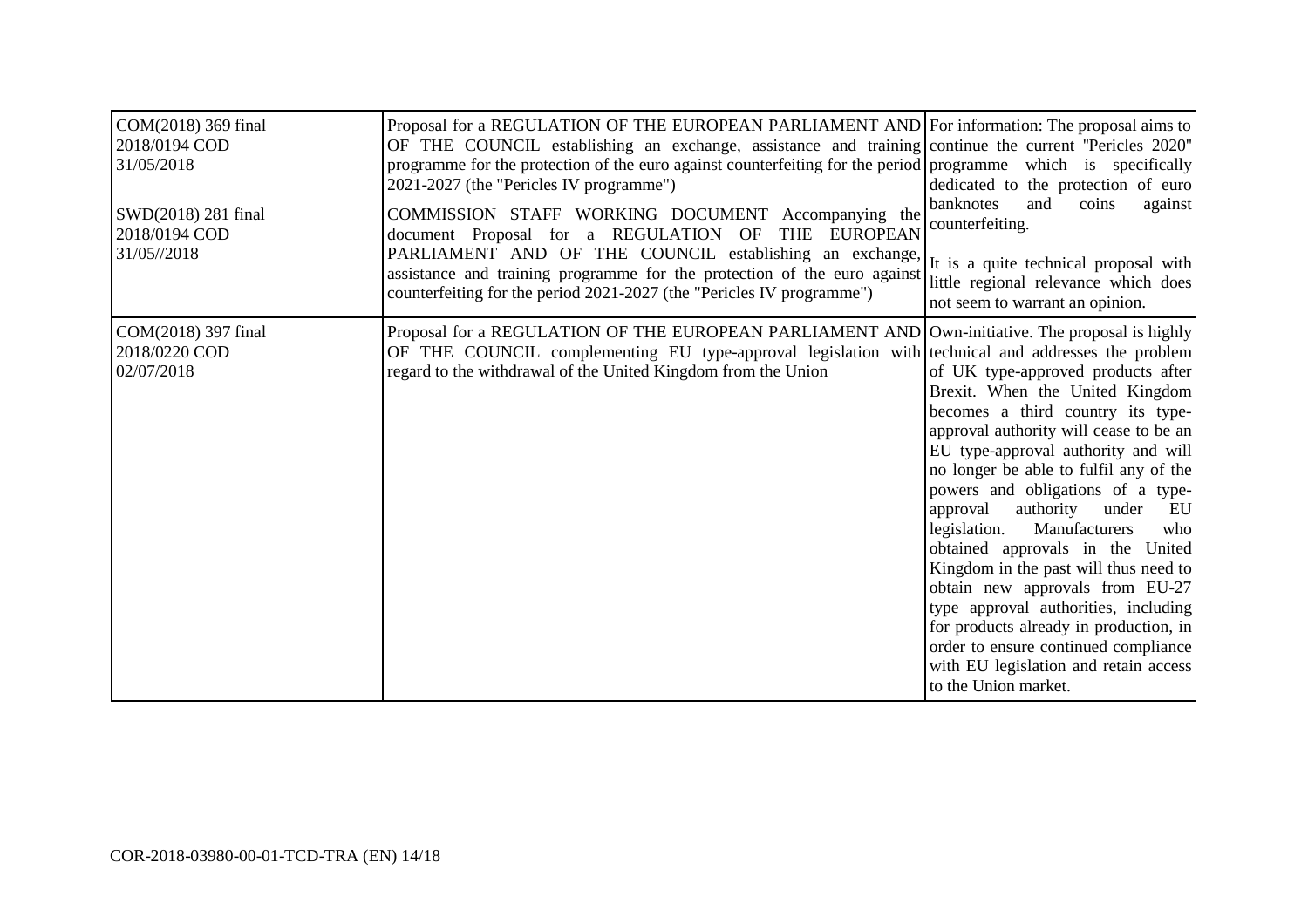| COM(2018) 341 final<br>2018/0187 COD<br>25/05/2018 | Proposal for a DECISION OF THE EUROPEAN PARLIAMENT AND OF Own-initiative:<br>THE COUNCIL on computerising the movement and surveillance of excise accompanies the proposal for a<br>goods (recast)                                                                  | This<br>proposal<br>Council Directive laying down the<br>general arrangement for excise duty<br>as regards the automation of the<br>procedure for movements of excise<br>goods which have been released for<br>consumption in the territory of one<br>MS and that are moved to the<br>territory of another MS in order to be<br>delivered for commercial purposes in<br>that other Member State. |
|----------------------------------------------------|---------------------------------------------------------------------------------------------------------------------------------------------------------------------------------------------------------------------------------------------------------------------|--------------------------------------------------------------------------------------------------------------------------------------------------------------------------------------------------------------------------------------------------------------------------------------------------------------------------------------------------------------------------------------------------|
|                                                    |                                                                                                                                                                                                                                                                     | It is quite a technical proposal with<br>little regional relevance which does<br>not seem to warrant an opinion.                                                                                                                                                                                                                                                                                 |
| SWD(2018) 345 final<br>2018/0254 COD<br>19/06/2018 | <b>COMMISSION</b><br><b>STAFF</b><br>WORKING<br><b>DOCUMENT</b><br>ASSESSMENT Accompanying the document Proposal for a REGULATION Commission<br>EUROPEAN PARLIAMENT AND OF THE COUNCIL Communication<br>OF.<br><b>THE</b><br>establishing the European Defence Fund | IMPACT Optional. On 7 June 2017, the<br>adopted<br>a<br>the<br>launching<br>Fund.<br>The<br>Defence<br>European                                                                                                                                                                                                                                                                                  |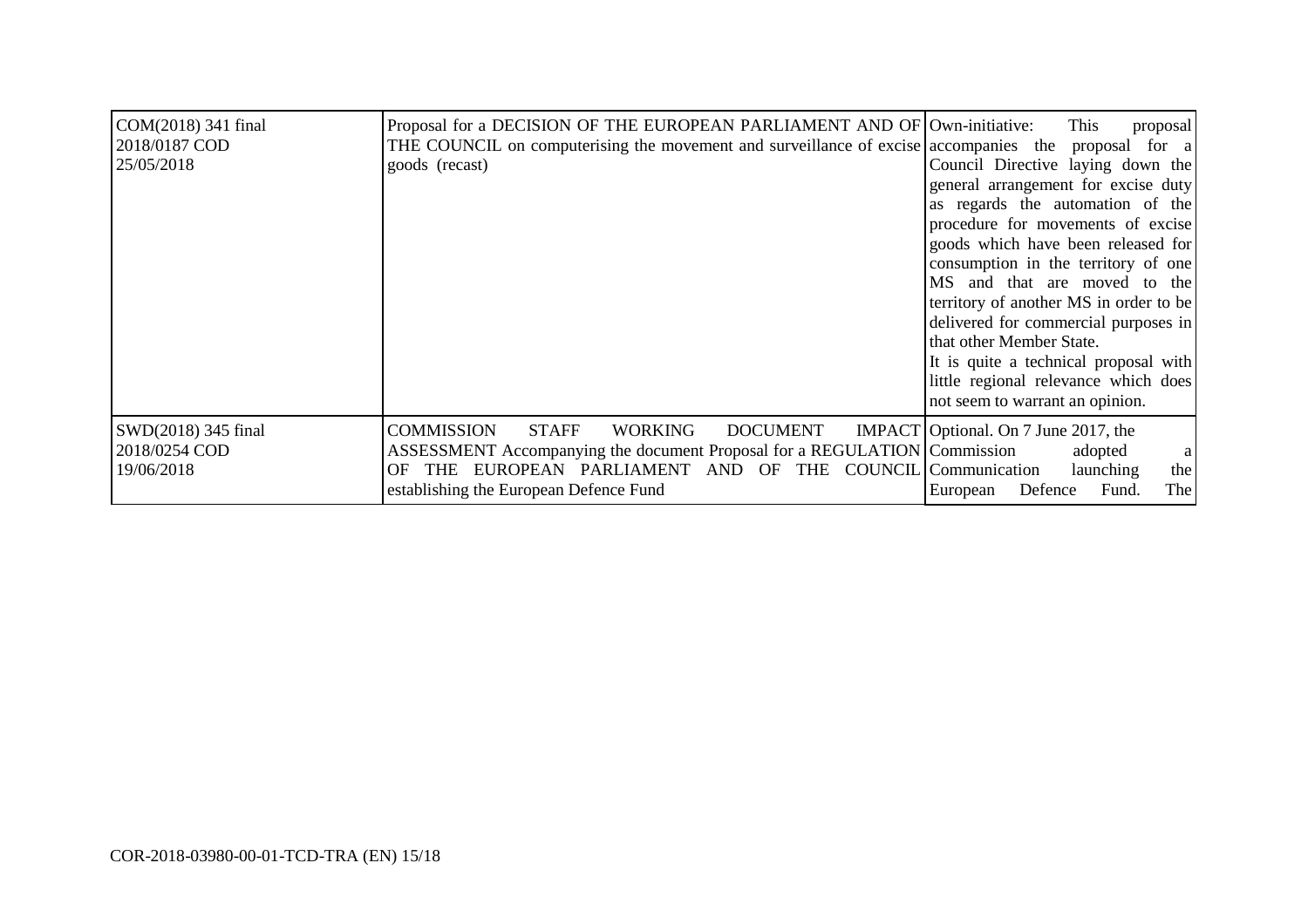| COM(2018) 476 final<br>2018/0254 COD<br>12/07/2018<br>19/07/2018 | Proposal for a REGULATION OF THE EUROPEAN PARLIAMENT AND Communication was accompanied by<br>OF THE COUNCIL establishing the European Defence Fund | a legislative proposal for a Regulation<br>establishing the European Defence<br>Industrial |
|------------------------------------------------------------------|----------------------------------------------------------------------------------------------------------------------------------------------------|--------------------------------------------------------------------------------------------|
|                                                                  |                                                                                                                                                    | Development Programme under the                                                            |
|                                                                  |                                                                                                                                                    | capability window, covering the                                                            |
|                                                                  |                                                                                                                                                    | period until 2020. The present                                                             |
|                                                                  |                                                                                                                                                    | proposal is for the setting up the                                                         |
|                                                                  |                                                                                                                                                    | European Defence Fund under the                                                            |
|                                                                  |                                                                                                                                                    | 2021-2027 period. The CoR made on                                                          |
|                                                                  |                                                                                                                                                    | opinion on the 2017 Communication                                                          |
|                                                                  |                                                                                                                                                    | and legislative proposal. By covering                                                      |
|                                                                  |                                                                                                                                                    | the 2017 Communication it already                                                          |
|                                                                  |                                                                                                                                                    | made recommendations for the                                                               |
|                                                                  |                                                                                                                                                    | European Defence Fund and covered                                                          |
|                                                                  |                                                                                                                                                    | the 2021-2027 period. It is therefore                                                      |
|                                                                  |                                                                                                                                                    | recommended not to make a new                                                              |
|                                                                  |                                                                                                                                                    | opinion.                                                                                   |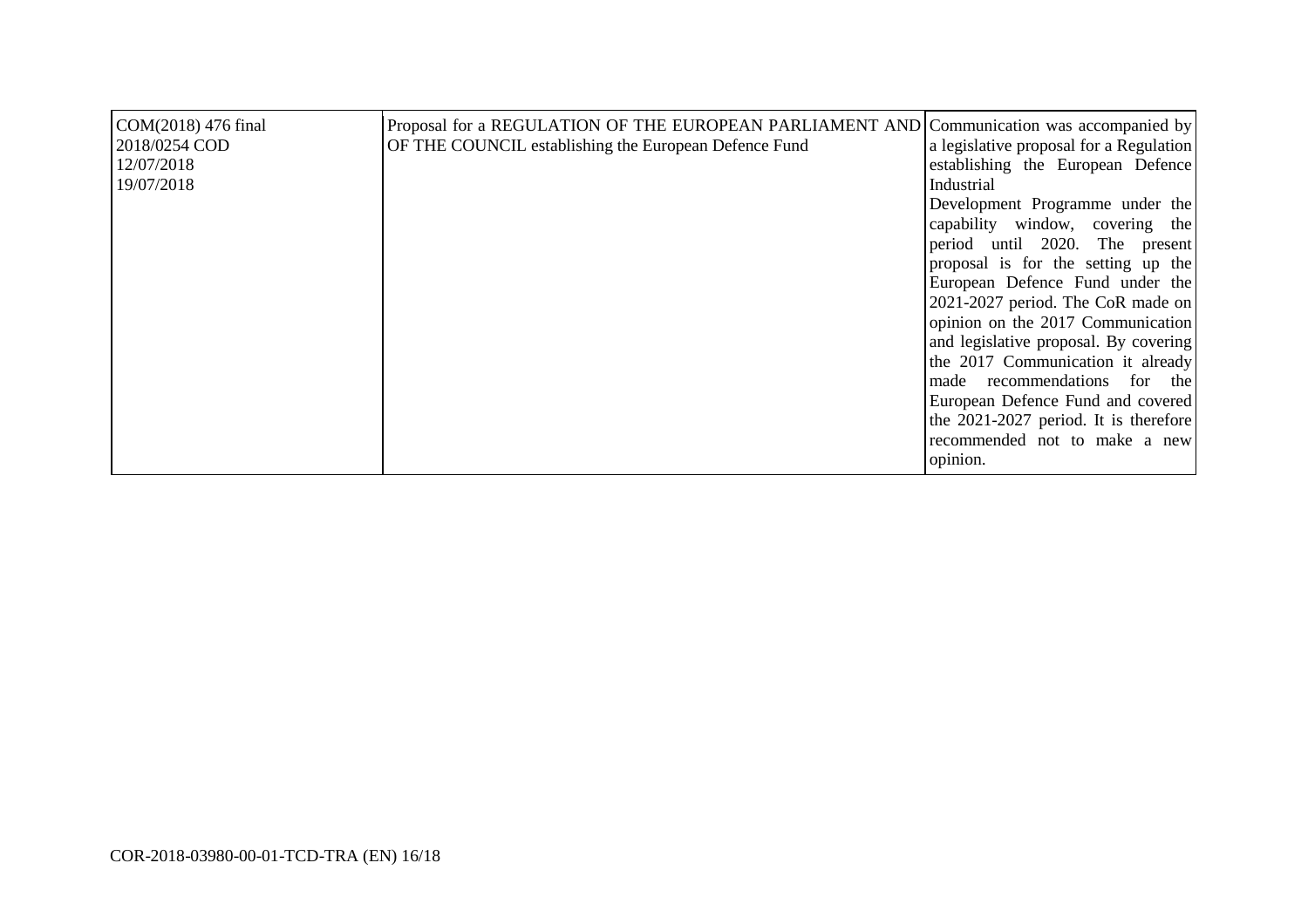| COM(2018) 398 final<br>2018/0222 NLE<br>19/07/2018<br>12/07/2018 | Proposal for a COUNCIL REGULATION amending Council Regulation Optional. The proposal will enable<br>(EU) 2015/1588 of 13 July 2015 on the application of Articles 107 and 108 of the Commission to block-exempt aid<br>the Treaty on the Functioning of the European Union to certain categories of provided through Member State<br>horizontal State aid                                                                                                                            | financing, which is further channelled<br>through or supported by EU financial<br>instruments or budgetary guarantees<br>managed<br>centrally<br>by<br>the<br>Commission, provided that certain<br>conditions are fulfilled.<br>The<br>proposal furthermore aims to improve<br>the interplay of EU<br>funding<br>programmes with State aid rules. It<br>will enable the Commission to make<br>targeted modifications of current<br>State aid rules so that national money<br>including from the European<br>Structural and Investment Fund<br>managed at national level - and EU<br>funds managed centrally by the<br>Commission can be combined as<br>seamlessly as possible, without<br>distorting competition in the EU's<br>Single market. As it is a council<br>regulation the EP is only consulted,<br>the Council decides on its own. The<br>proposal is in line with CoR policy in<br>the state aid field but warrants no<br>opinion. |
|------------------------------------------------------------------|--------------------------------------------------------------------------------------------------------------------------------------------------------------------------------------------------------------------------------------------------------------------------------------------------------------------------------------------------------------------------------------------------------------------------------------------------------------------------------------|-----------------------------------------------------------------------------------------------------------------------------------------------------------------------------------------------------------------------------------------------------------------------------------------------------------------------------------------------------------------------------------------------------------------------------------------------------------------------------------------------------------------------------------------------------------------------------------------------------------------------------------------------------------------------------------------------------------------------------------------------------------------------------------------------------------------------------------------------------------------------------------------------------------------------------------------------|
| COM(2018) 645 final<br>12/09/2018                                | COMMUNICATION FROM THE COMMISSION TO THE EUROPEAN For<br>PARLIAMENT, THE EUROPEAN COUNCIL, THE COUNCIL, THE Communication, together with the<br>EUROPEAN CENTRAL BANK, THE ECONOMIC AND SOCIAL accompanying legislative proposal,<br>COMMITTEE AND THE COMMITTEE OF THE REGIONS Strengthening sets out the necessary steps to further<br>the Union framework for prudential and anti-money laundering supervision enhance the supervision of financial<br>for financial institutions | information:<br>This<br>institutions in the Union for purposes                                                                                                                                                                                                                                                                                                                                                                                                                                                                                                                                                                                                                                                                                                                                                                                                                                                                                |